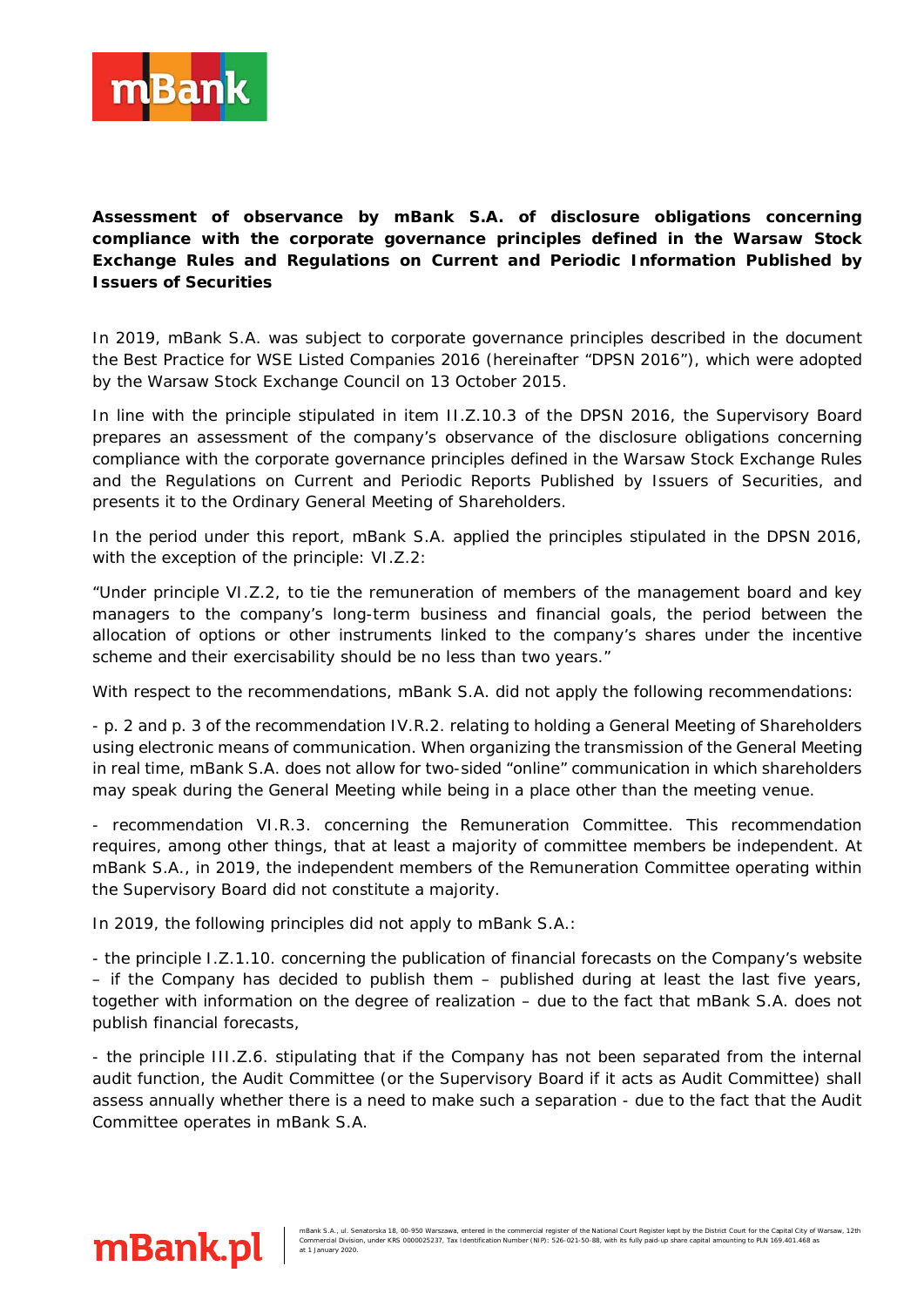## **I. Disclosure obligations concerning the corporate governance principles defined in the Stock Exchange regulations**

## **Best Practice for WSE Listed Companies 2016**

Under the Warsaw Stock Exchange Rules, should a specific detailed corporate governance principle not be applied on a permanent basis or be breached incidentally, the issuer shall publish a relevant report. The report should be published at the issuer's official website and in the way analogous to that applied to the submission of current reports. As of 1 January 2016, regardless of the reports relating to the possible non-compliance with the detailed principles stipulated in DPSN 2016, companies are obliged to publish, at their websites, a statement on their compliance with the recommendations and detailed principles contained in the document.

Accordingly, a statement on the Bank's compliance with the recommendations and detailed principles contained in DPSN 2016 has been published at mBank's website [\(https://www.mbank.pl/en/about](https://www.mbank.pl/en/about-us/corporate-governance-and-best-practices/)[us/corporate-governance-and-best-practices/\)](https://www.mbank.pl/en/about-us/corporate-governance-and-best-practices/). This statement, provided on the form determined by the WSE, presents detailed information on the Bank's compliance or non-compliance with individual recommendations and detailed principles and constitutes a direct implementation of the principle stipulated in item I.Z.1.13. In 2019, the scope of application of the corporate governance rules did not change. According to the most recent information submitted to the WSE on 24 April 2017, mBank complies with the detailed principles and recommendations laid down in the Best Practice, except for one principle: VI.Z.2., and two recommendations: IV.R.2. and VI.R.3.

The principle VI.Z.2. states that the period between the granting of options or other instruments related to the company's shares under the incentive scheme and the possibility of their exercisability should be no less than two years. In mBank, the conditions for granting variable components of remuneration are compliant with the Regulation of the Minister of Development and Finance of 6 March 2017 on the Risk Management System, the Internal Control System, the Remuneration Policy as well as the Detailed Method for Banks' Internal Capital Assessment (Journal of Laws of 2017, item 637) and the EBA Guidelines on sound remuneration policies (EBA/GL/2015/22) of 27 June 2016, which do not provide for the premise indicated in item VI.Z.2 as a condition for granting a bonus.

Except for the principle referred to above, the Supervisory Board of mBank S.A. did not identify any other breaches of the Best Practice for WSE Listed Companies 2016.

The statement on the company's compliance with the principles and recommendations contained in the Best Practice for WSE Listed Companies 2016 also contains a comment regarding the recommendations not observed by mBank S.A. (recommendations IV.R.2. and VI.R.3.) and the principles which do not apply to mBank S.A. (principles I.Z.1.10. and III.Z.6.).

The documents referred to in item I.Z.1 of the Best Practice for WSE Listed Companies 2016 are available on mBank's website in the Polish and English language version.

## **II. Disclosure obligations concerning the corporate governance principles defined in the Regulations on Current and Periodical Information Published by Issuers of Securities**

Under Regulation of the Minister of Finance dated 29 March 2018 on Current and Periodic Information Published by Issuers of Securities and on Conditions for Recognizing as Equivalent Information Required by the Laws of a Non-Member State, the Bank is obliged to include, in its annual report, a statement of compliance with the corporate governance principles constituting a separate part of the report. The scope of this statement is stipulated in Article 70 (6) (5) of the Regulation.

The Supervisory Board, having read the statement of compliance with the corporate governance principles included in the Management Board Report on the Performance of mBank S.A. Group in